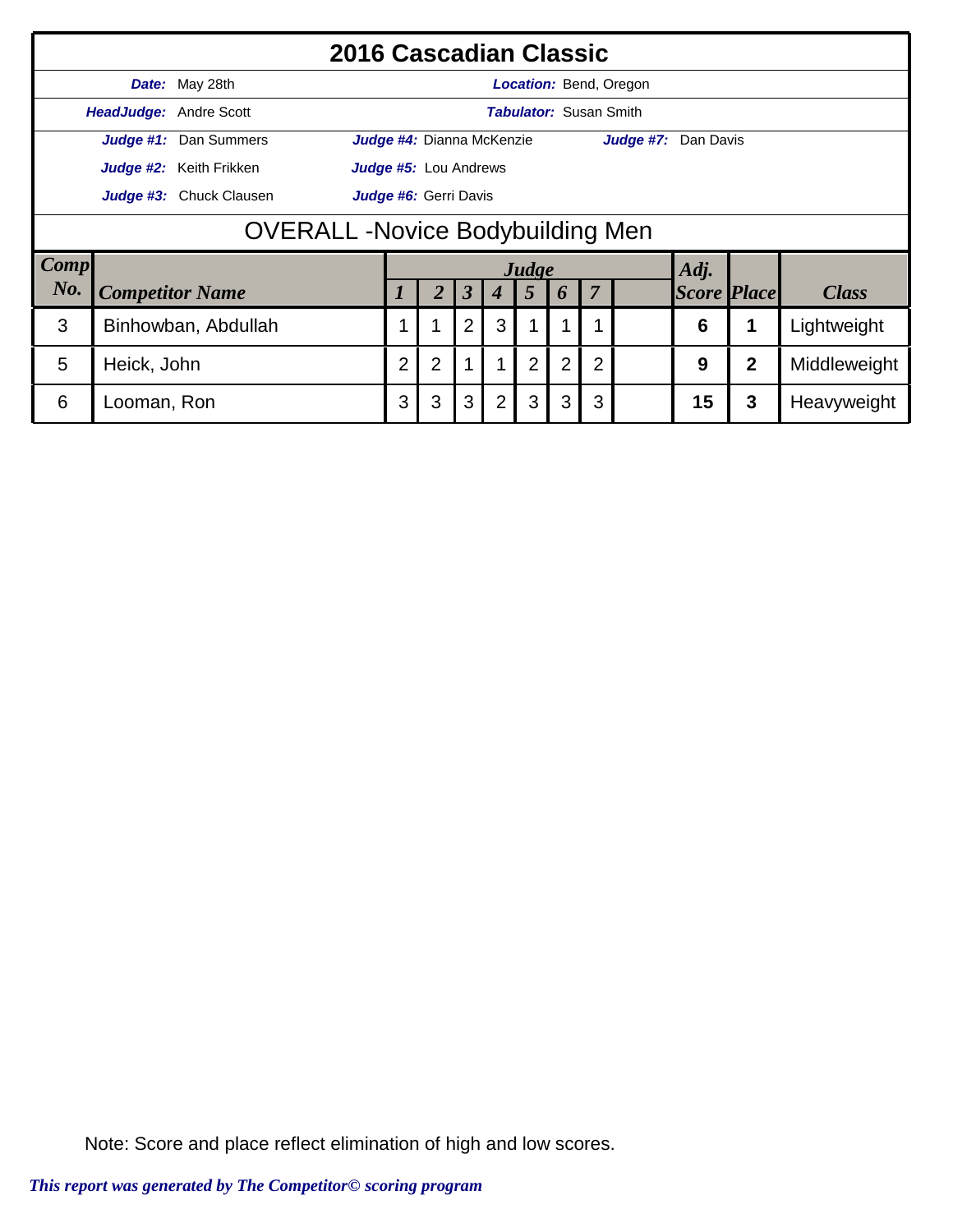|             |                                                  | 2016 Cascadian Classic        |                                                       |                              |                      |             |       |                |                               |                        |                    |   |              |  |
|-------------|--------------------------------------------------|-------------------------------|-------------------------------------------------------|------------------------------|----------------------|-------------|-------|----------------|-------------------------------|------------------------|--------------------|---|--------------|--|
|             |                                                  | <b>Date:</b> May 28th         |                                                       |                              |                      |             |       |                |                               | Location: Bend, Oregon |                    |   |              |  |
|             |                                                  | <b>HeadJudge:</b> Andre Scott |                                                       |                              |                      |             |       |                | <b>Tabulator: Susan Smith</b> |                        |                    |   |              |  |
|             |                                                  | Judge #1: Dan Summers         |                                                       | Judge #4: Dianna McKenzie    |                      |             |       |                |                               | Judge #7: Dan Davis    |                    |   |              |  |
|             |                                                  | Judge #2: Keith Frikken       |                                                       | <b>Judge #5:</b> Lou Andrews |                      |             |       |                |                               |                        |                    |   |              |  |
|             | Judge #3: Chuck Clausen<br>Judge #6: Gerri Davis |                               |                                                       |                              |                      |             |       |                |                               |                        |                    |   |              |  |
|             | <b>OVERALL-Masters Bodybuilding Men</b>          |                               |                                                       |                              |                      |             |       |                |                               |                        |                    |   |              |  |
| <b>Comp</b> |                                                  |                               |                                                       |                              |                      |             | Judge |                |                               |                        | Adj.               |   |              |  |
| No.         |                                                  | <b>Competitor Name</b>        |                                                       |                              | $\boldsymbol{\beta}$ |             | 5     | 6              | 7                             |                        | <b>Score Place</b> |   | <b>Class</b> |  |
| 12          | Potter, Brad                                     |                               | 1<br>5<br>1<br>Over <sub>40</sub><br>1<br>1<br>1<br>4 |                              |                      |             |       |                |                               |                        |                    |   |              |  |
| 15          | Schaffer, Scott                                  |                               | $\overline{2}$                                        | $\overline{2}$               | $\overline{2}$       | $2^{\circ}$ | 2     | $\overline{2}$ | $\overline{2}$                |                        | 10                 | 2 | Over 50      |  |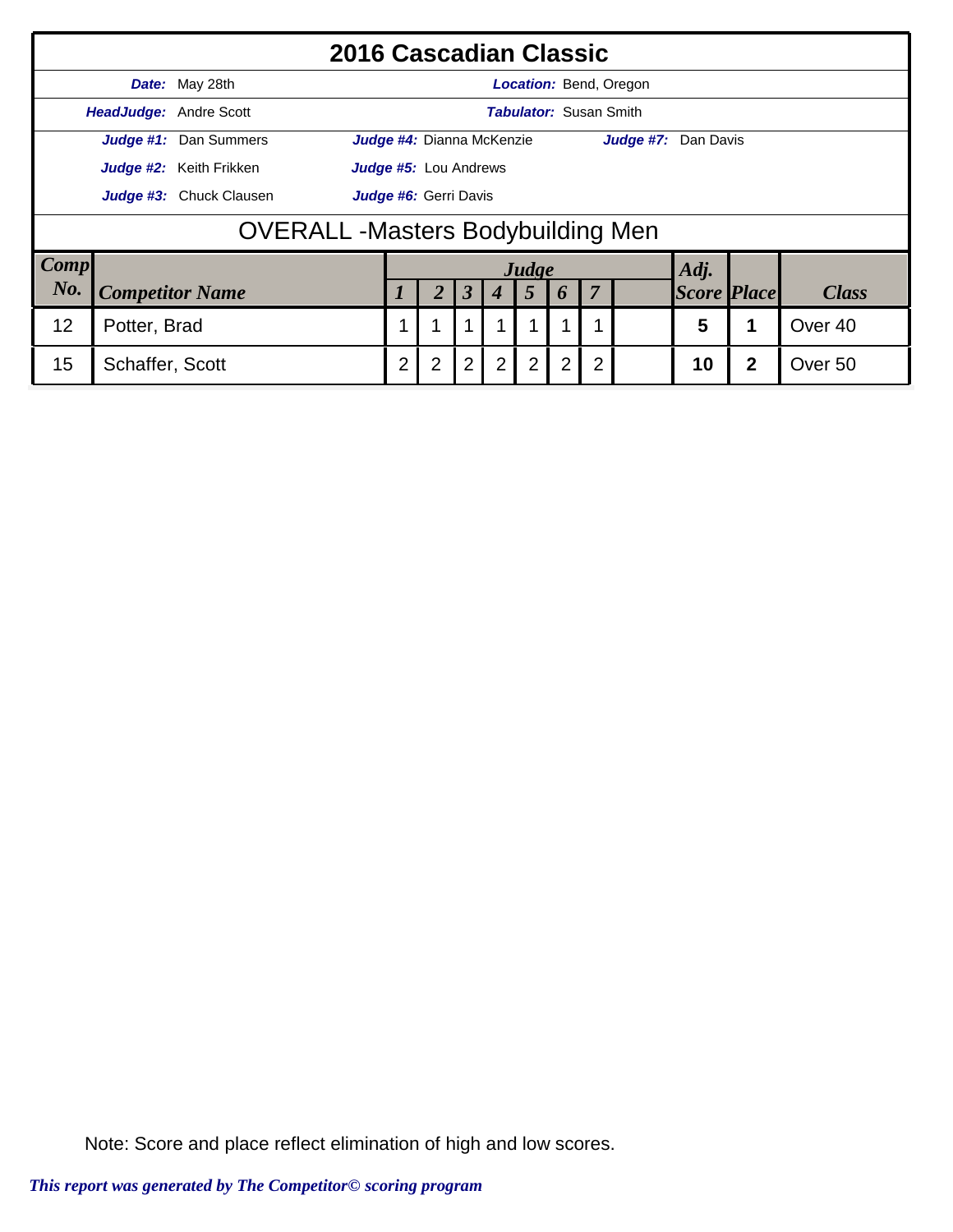|        |              |                               | 2016 Cascadian Classic          |                |                      |                  |                |                               |                |                               |                    |                         |                    |
|--------|--------------|-------------------------------|---------------------------------|----------------|----------------------|------------------|----------------|-------------------------------|----------------|-------------------------------|--------------------|-------------------------|--------------------|
|        |              | Date: May 28th                |                                 |                |                      |                  |                |                               |                | <b>Location: Bend, Oregon</b> |                    |                         |                    |
|        |              | <b>HeadJudge: Andre Scott</b> |                                 |                |                      |                  |                | <b>Tabulator: Susan Smith</b> |                |                               |                    |                         |                    |
|        |              | Judge #1: Keith Frikken       | Judge #4: Dianna McKenzie       |                |                      |                  |                |                               |                | Judge #7: Dan Davis           |                    |                         |                    |
|        |              | Judge #2: Dan Summers         | Judge #5: Lou Andrews           |                |                      |                  |                |                               |                |                               |                    |                         |                    |
|        |              | Judge #3: Chuck Clausen       | Judge #6: Gerri Davis           |                |                      |                  |                |                               |                |                               |                    |                         |                    |
|        |              |                               | <b>OVERALL-Bodybuilding Men</b> |                |                      |                  |                |                               |                |                               |                    |                         |                    |
| Comp   |              |                               | Adj.<br>Judge                   |                |                      |                  |                |                               |                |                               |                    |                         |                    |
| $N0$ . |              | <b>Competitor Name</b>        | 1                               | $\overline{2}$ | $\boldsymbol{\beta}$ | $\boldsymbol{4}$ | 5              | 6                             | $\overline{7}$ |                               | <b>Score Place</b> |                         | <b>Class</b>       |
| 32     |              | Pollock, Maurice              |                                 | 1              | 1                    |                  | 6              | 5                             |                |                               | 9                  | 1                       | <b>Super Heavy</b> |
| 24     | Cornes, Mike |                               | 4                               | 5              | $\overline{2}$       | $\overline{2}$   |                |                               | $\overline{2}$ |                               | 11                 | $\mathbf{2}$            | Light Heavyw       |
| 31     | Potter, Brad |                               | 3                               | 6              | 4                    | 3                | $\overline{2}$ | 3                             | 3              |                               | 16                 | $\mathbf{3}$            | Heavyweight        |
| 20     |              | Issangya, Nelson              | $\overline{2}$                  | $\overline{2}$ | 5                    | 4                | 5              | $\overline{2}$                | 6              |                               | 18                 | $\overline{\mathbf{4}}$ | Lightweight        |
| 22     | Simpson, Dan |                               | 5                               | 4              | 3                    | 6                | 3              | 4                             | 5              |                               | 21                 | 5                       | Middleweight       |
| 17     |              | Hernandez, Felix              | 6                               | 3              | 6                    | 5                | 4              | 6                             | 4              |                               | 25                 | 6                       | Bantamweigh        |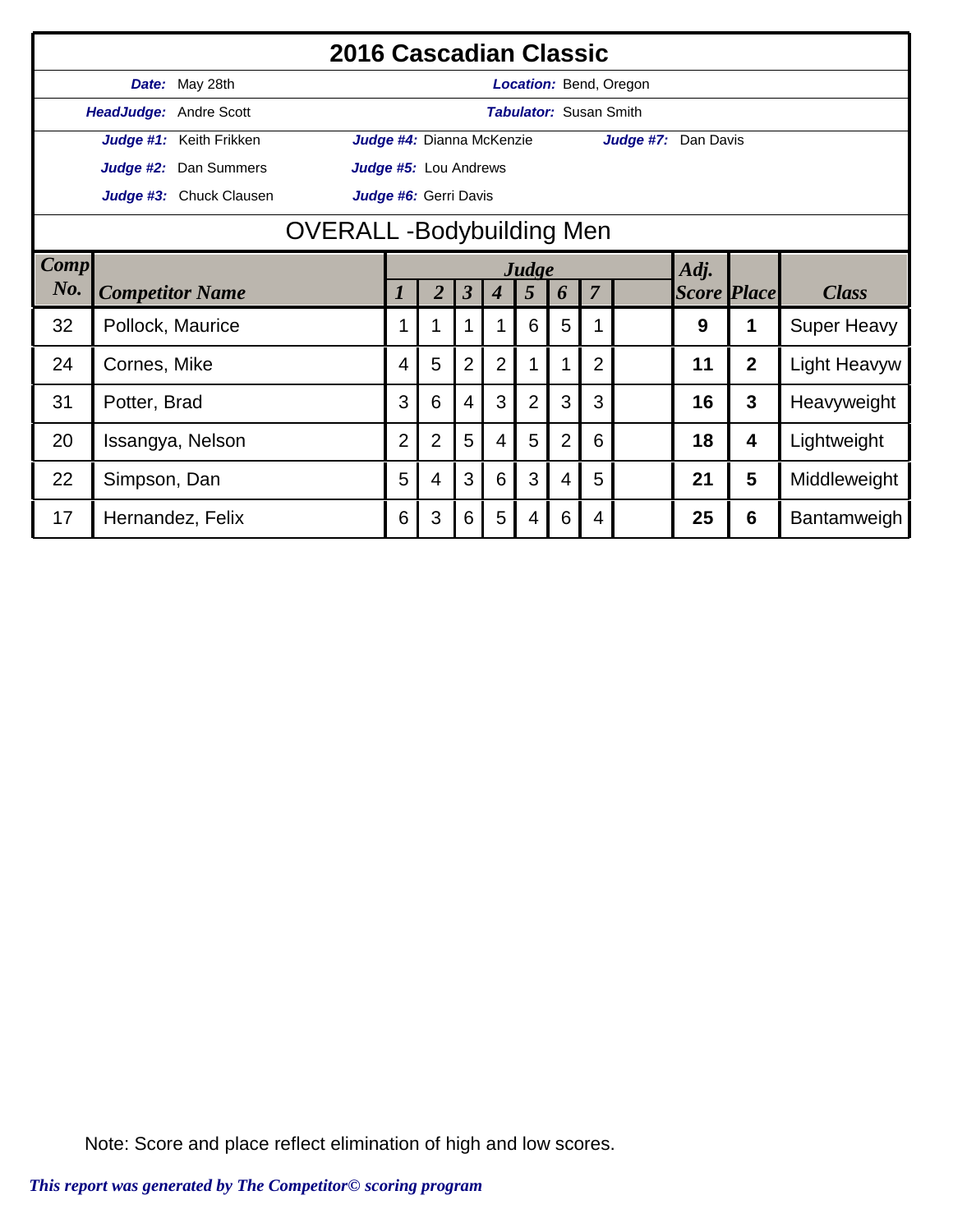|             |                                 | 2016 Cascadian Classic  |                                                                                                                      |                           |                |                  |                |                               |                |                        |                    |   |              |  |  |
|-------------|---------------------------------|-------------------------|----------------------------------------------------------------------------------------------------------------------|---------------------------|----------------|------------------|----------------|-------------------------------|----------------|------------------------|--------------------|---|--------------|--|--|
|             |                                 | <b>Date:</b> May 28th   |                                                                                                                      |                           |                |                  |                |                               |                | Location: Bend, Oregon |                    |   |              |  |  |
|             | <b>HeadJudge: Andre Scott</b>   |                         |                                                                                                                      |                           |                |                  |                | <b>Tabulator: Susan Smith</b> |                |                        |                    |   |              |  |  |
|             |                                 | Judge #1: Keith Frikken |                                                                                                                      | Judge #4: Dianna McKenzie |                |                  |                |                               |                | Judge #7: Dan Davis    |                    |   |              |  |  |
|             |                                 | Judge #2: Dan Summers   |                                                                                                                      | Judge #5: Lou Andrews     |                |                  |                |                               |                |                        |                    |   |              |  |  |
|             |                                 | Judge #3: Chuck Clausen | Judge #6: Gerri Davis                                                                                                |                           |                |                  |                |                               |                |                        |                    |   |              |  |  |
|             | <b>OVERALL</b> - Physique Women |                         |                                                                                                                      |                           |                |                  |                |                               |                |                        |                    |   |              |  |  |
| <b>Comp</b> |                                 |                         |                                                                                                                      |                           |                |                  | Judge          |                               |                |                        | Adj.               |   |              |  |  |
| No.         |                                 | <b>Competitor Name</b>  |                                                                                                                      | 2                         | $\mathfrak{Z}$ | $\boldsymbol{4}$ | $\overline{5}$ | 6                             | $\overline{7}$ |                        | <b>Score Place</b> |   | <b>Class</b> |  |  |
| 38          | Hill, Jennika                   |                         | 5<br><b>Class C Over</b><br>4<br>◢                                                                                   |                           |                |                  |                |                               |                |                        |                    |   |              |  |  |
| 35          | Waldron, Dena                   |                         | $\overline{2}$<br>2<br>$\overline{2}$<br>2<br>$\overline{2}$<br>$\overline{2}$<br>2<br>10<br>$\mathbf{2}$<br>Over 35 |                           |                |                  |                |                               |                |                        |                    |   |              |  |  |
| 37          | Waldron, Dena                   |                         | 3                                                                                                                    | 3                         | 3              | 3                | 3              | 3                             | 3              |                        | 15                 | 3 | Class A Unde |  |  |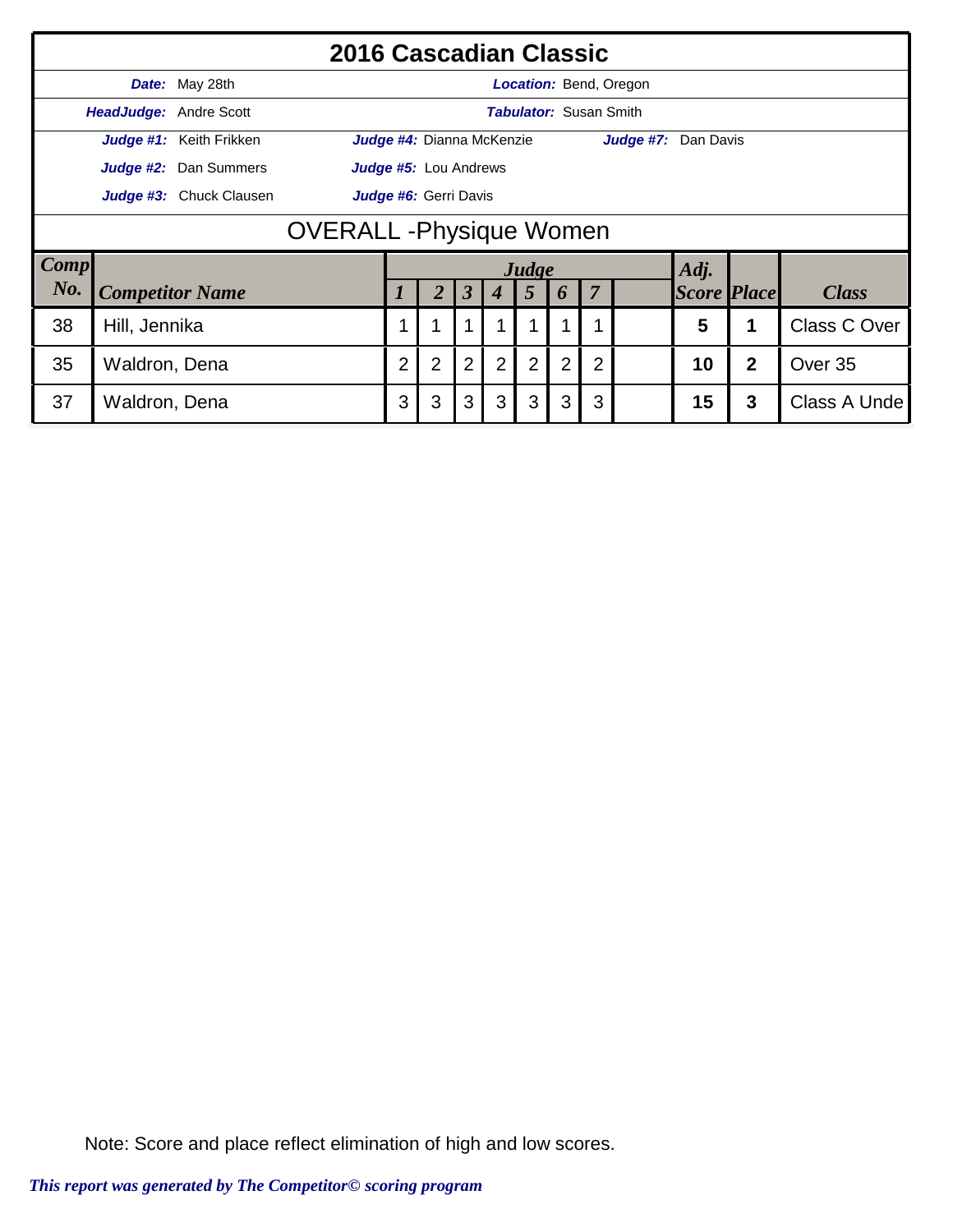|             |                                                  |                               | 2016 Cascadian Classic       |                |                                  |                |   |                |   |                |                               |                    |   |              |  |
|-------------|--------------------------------------------------|-------------------------------|------------------------------|----------------|----------------------------------|----------------|---|----------------|---|----------------|-------------------------------|--------------------|---|--------------|--|
|             |                                                  | Date: May 28th                |                              |                |                                  |                |   |                |   |                | <b>Location:</b> Bend, Oregon |                    |   |              |  |
|             |                                                  | <b>HeadJudge: Andre Scott</b> |                              |                |                                  |                |   |                |   |                | <b>Tabulator: Susan Smith</b> |                    |   |              |  |
|             |                                                  | Judge #1: Keith Frikken       |                              |                | <b>Judge #4:</b> Dianna McKenzie |                |   |                |   |                | Judge #7: Dan Davis           |                    |   |              |  |
|             |                                                  | <b>Judge #2:</b> Dan Summers  | <b>Judge #5:</b> Lou Andrews |                |                                  |                |   |                |   |                |                               |                    |   |              |  |
|             | Judge #3: Chuck Clausen<br>Judge #6: Gerri Davis |                               |                              |                |                                  |                |   |                |   |                |                               |                    |   |              |  |
|             | <b>OVERALL -Masters Figure Women</b>             |                               |                              |                |                                  |                |   |                |   |                |                               |                    |   |              |  |
| <b>Comp</b> |                                                  |                               |                              |                |                                  |                |   | Judge          |   |                |                               | Adj.               |   |              |  |
| No.         |                                                  | <b>Competitor Name</b>        |                              |                |                                  | 3              |   | 5              | 6 | 7              |                               | <b>Score Place</b> |   | <b>Class</b> |  |
| 45          |                                                  | Frieden, Jeanette             |                              |                |                                  |                |   |                |   |                |                               |                    |   | Class A Over |  |
| 58          | Putman, Gina                                     |                               |                              | $\overline{2}$ | 2                                | $\overline{2}$ | 2 | $\overline{2}$ | 2 | $\overline{2}$ |                               | 10                 | 2 | Class B Over |  |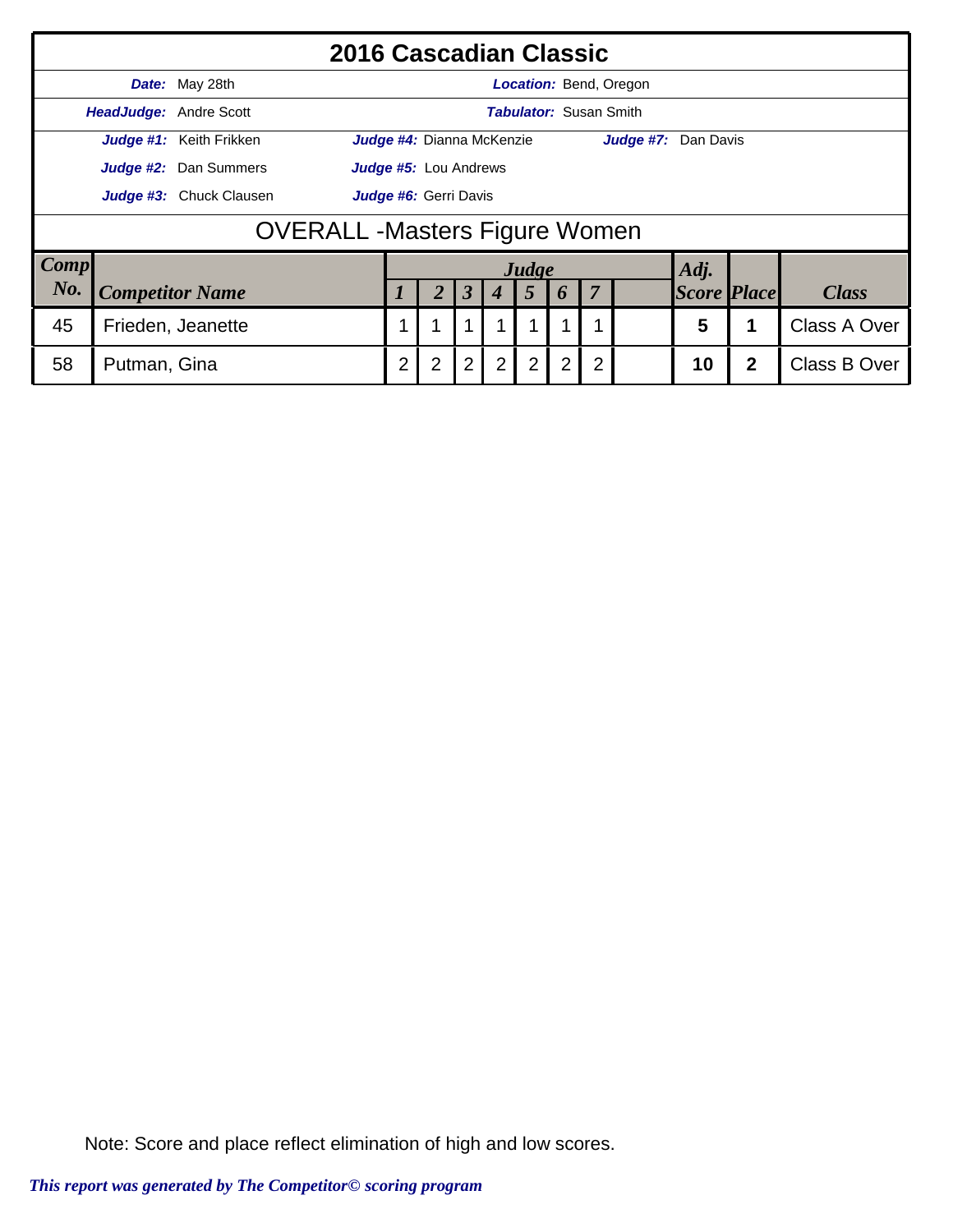|      |                  |                         | 2016 Cascadian Classic        |                |                           |                      |                  |                               |                |                |                               |                    |                  |              |
|------|------------------|-------------------------|-------------------------------|----------------|---------------------------|----------------------|------------------|-------------------------------|----------------|----------------|-------------------------------|--------------------|------------------|--------------|
|      |                  | Date: May 28th          |                               |                |                           |                      |                  |                               |                |                | <b>Location: Bend, Oregon</b> |                    |                  |              |
|      |                  | HeadJudge: Andre Scott  |                               |                |                           |                      |                  | <b>Tabulator: Susan Smith</b> |                |                |                               |                    |                  |              |
|      |                  | Judge #1: Keith Frikken |                               |                | Judge #4: Dianna McKenzie |                      |                  |                               |                |                | Judge #7: Dan Davis           |                    |                  |              |
|      |                  | Judge #2: Dan Summers   |                               |                | Judge #5: Lou Andrews     |                      |                  |                               |                |                |                               |                    |                  |              |
|      |                  | Judge #3: Chuck Clausen |                               |                | Judge #6: Gerri Davis     |                      |                  |                               |                |                |                               |                    |                  |              |
|      |                  |                         | <b>OVERALL</b> - Figure Women |                |                           |                      |                  |                               |                |                |                               |                    |                  |              |
| Comp |                  |                         |                               | Adj.<br>Judge  |                           |                      |                  |                               |                |                |                               |                    |                  |              |
| No.  |                  | <b>Competitor Name</b>  |                               | 1              | $\overline{2}$            | $\boldsymbol{\beta}$ | $\boldsymbol{4}$ | $\overline{5}$                | 6              | $\overline{7}$ |                               | <b>Score Place</b> |                  | <b>Class</b> |
| 93   | Ripple, Jennifer |                         |                               |                | $\overline{2}$            |                      |                  |                               |                |                |                               | 5                  | 1                | Class C Und  |
| 79   |                  | Cowan, Samantha         |                               | 3              | 1                         | $\overline{2}$       | $\overline{2}$   | $\overline{2}$                | $\overline{2}$ | 3              |                               | 11                 | $\overline{2}$   | Class B Unde |
| 105  | Snair, Shannon   |                         |                               | $\overline{2}$ | 3                         | 3                    | 3                | 3                             | 4              | $\overline{2}$ |                               | 14                 | 3                | Class E Over |
| 72   | Kaminsky, Lia    |                         |                               | 5              | 4                         | 4                    | 4                | 5                             | 3              | 5              |                               | 22                 | $\boldsymbol{4}$ | Class A Unde |
| 99   | Marks, Jenny     |                         |                               | 4              | 5                         | 5                    | 5                | 4                             | 5              | 4              |                               | 23                 | 5                | Class D Und  |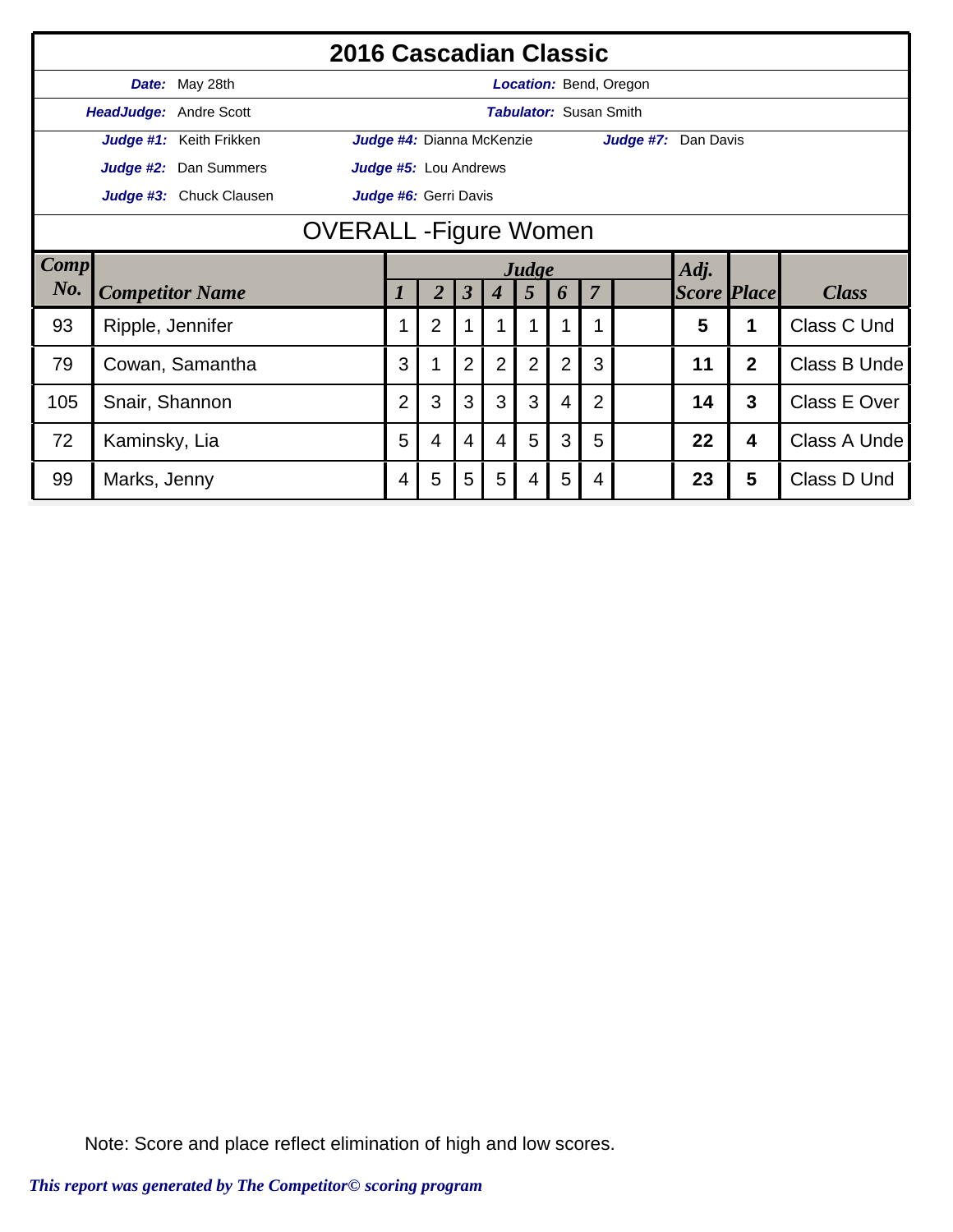|      |                                       | 2016 Cascadian Classic        |                                                                              |                                  |                      |                  |                               |   |                |                        |                    |   |              |  |  |  |
|------|---------------------------------------|-------------------------------|------------------------------------------------------------------------------|----------------------------------|----------------------|------------------|-------------------------------|---|----------------|------------------------|--------------------|---|--------------|--|--|--|
|      |                                       | Date: May 28th                |                                                                              |                                  |                      |                  |                               |   |                | Location: Bend, Oregon |                    |   |              |  |  |  |
|      |                                       | <b>HeadJudge: Andre Scott</b> |                                                                              |                                  |                      |                  | <b>Tabulator: Susan Smith</b> |   |                |                        |                    |   |              |  |  |  |
|      |                                       | Judge #1: Keith Frikken       |                                                                              | <b>Judge #4:</b> Dianna McKenzie |                      |                  |                               |   |                | Judge #7: Dan Davis    |                    |   |              |  |  |  |
|      |                                       | <b>Judge #2:</b> Dan Summers  |                                                                              | <b>Judge #5:</b> Lou Andrews     |                      |                  |                               |   |                |                        |                    |   |              |  |  |  |
|      |                                       | Judge #3: Chuck Clausen       | Judge #6: Gerri Davis                                                        |                                  |                      |                  |                               |   |                |                        |                    |   |              |  |  |  |
|      | <b>OVERALL</b> - Classic Physique Men |                               |                                                                              |                                  |                      |                  |                               |   |                |                        |                    |   |              |  |  |  |
| Comp |                                       |                               |                                                                              |                                  |                      |                  | Judge                         |   |                |                        | Adj.               |   |              |  |  |  |
| No.  |                                       | <b>Competitor Name</b>        |                                                                              | 2                                | $\boldsymbol{\beta}$ | $\boldsymbol{4}$ | $\overline{5}$                | 6 | $\overline{7}$ |                        | <b>Score Place</b> |   | <b>Class</b> |  |  |  |
| 117  | Knerr, Jesse                          |                               | $\overline{2}$                                                               | $\overline{2}$                   |                      |                  |                               |   | $\overline{2}$ |                        | 7                  | 1 | Class C Over |  |  |  |
| 112  |                                       | Issangya, Nelson              | 3<br>3<br>3<br>$2^{\circ}$<br>$\overline{2}$<br>1<br>10<br>Class B Unde<br>1 |                                  |                      |                  |                               |   |                |                        |                    |   |              |  |  |  |
| 109  |                                       | Hammond, Nickolas             | 3                                                                            | 3                                | $\overline{2}$       | $\overline{2}$   | 2                             | 3 | 3              |                        | 13                 | 3 | Class A Unde |  |  |  |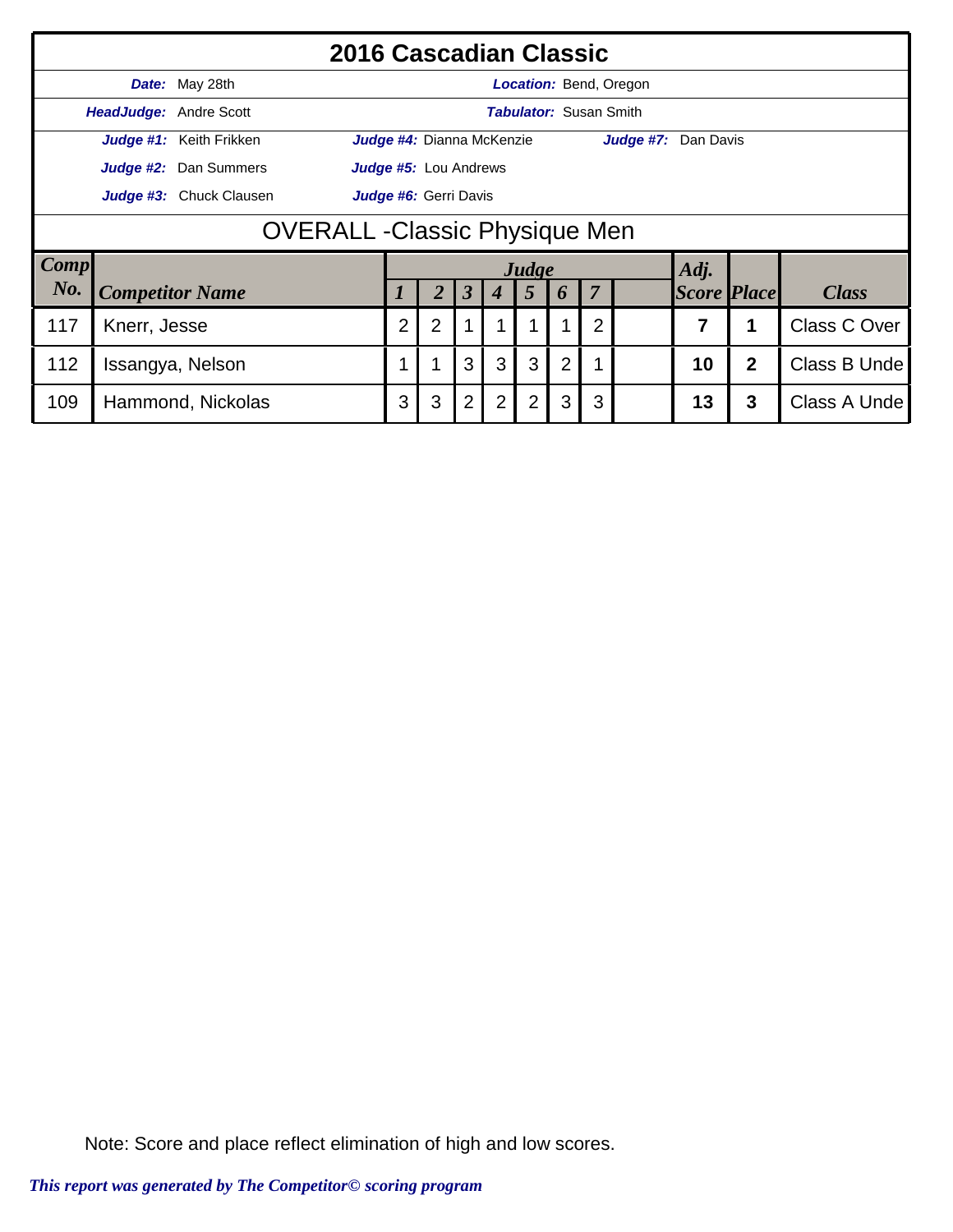|             |                                                  |                               | 2016 Cascadian Classic       |                |                                  |                |                |                               |                |                |                               |                    |             |                     |  |
|-------------|--------------------------------------------------|-------------------------------|------------------------------|----------------|----------------------------------|----------------|----------------|-------------------------------|----------------|----------------|-------------------------------|--------------------|-------------|---------------------|--|
|             |                                                  | <b>Date:</b> May 28th         |                              |                |                                  |                |                |                               |                |                | <b>Location:</b> Bend, Oregon |                    |             |                     |  |
|             |                                                  | <b>HeadJudge:</b> Andre Scott |                              |                |                                  |                |                | <b>Tabulator: Susan Smith</b> |                |                |                               |                    |             |                     |  |
|             |                                                  | Judge #1: Keith Frikken       |                              |                | <b>Judge #4:</b> Dianna McKenzie |                |                |                               |                |                | Judge #7: Dan Davis           |                    |             |                     |  |
|             |                                                  | Judge #2: Dan Summers         | <b>Judge #5:</b> Lou Andrews |                |                                  |                |                |                               |                |                |                               |                    |             |                     |  |
|             | Judge #3: Chuck Clausen<br>Judge #6: Gerri Davis |                               |                              |                |                                  |                |                |                               |                |                |                               |                    |             |                     |  |
|             | <b>OVERALL -Masters Bikini Women</b>             |                               |                              |                |                                  |                |                |                               |                |                |                               |                    |             |                     |  |
| <b>Comp</b> |                                                  |                               |                              |                |                                  |                |                | Judge                         |                |                |                               | Adj.               |             |                     |  |
| No.         |                                                  | <b>Competitor Name</b>        |                              |                |                                  | 3              |                | 5                             | 6              | 7              |                               | <b>Score Place</b> |             | <b>Class</b>        |  |
| 134         | Vig, Coral                                       |                               |                              | 1              |                                  |                |                |                               |                |                |                               |                    |             | <b>Class A Over</b> |  |
| 140         | Putman, Gina                                     |                               |                              | $\overline{2}$ | 2                                | $\overline{2}$ | $\overline{2}$ | 2                             | $\overline{2}$ | $\overline{2}$ |                               | 10                 | $\mathbf 2$ | Class B Over        |  |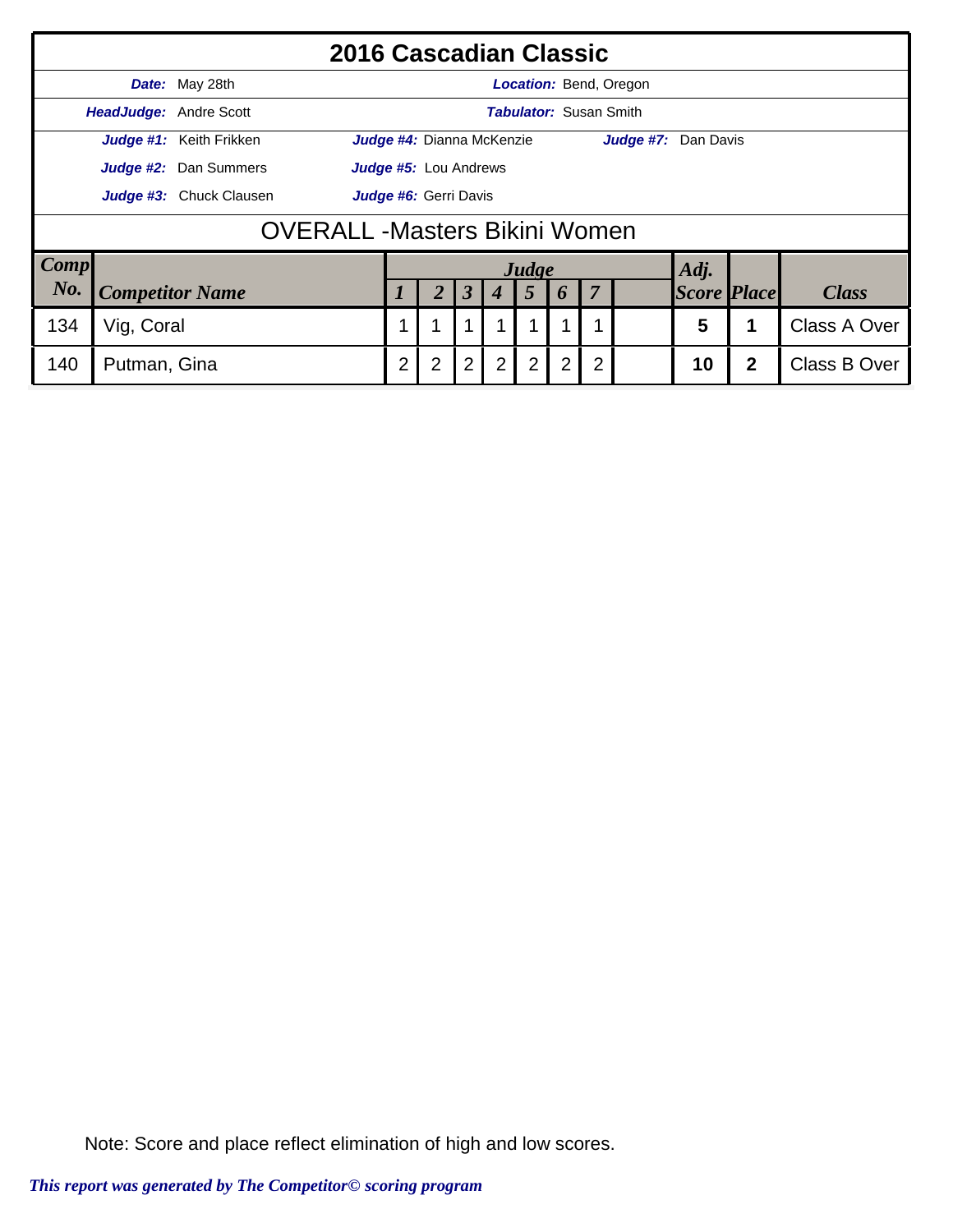|      |                 |                         | 2016 Cascadian Classic       |               |                           |                      |                  |                               |   |                |                               |                    |                         |              |
|------|-----------------|-------------------------|------------------------------|---------------|---------------------------|----------------------|------------------|-------------------------------|---|----------------|-------------------------------|--------------------|-------------------------|--------------|
|      |                 | Date: May 28th          |                              |               |                           |                      |                  |                               |   |                | <b>Location: Bend, Oregon</b> |                    |                         |              |
|      |                 | HeadJudge: Andre Scott  |                              |               |                           |                      |                  | <b>Tabulator: Susan Smith</b> |   |                |                               |                    |                         |              |
|      |                 | Judge #1: Keith Frikken |                              |               | Judge #4: Dianna McKenzie |                      |                  |                               |   |                | Judge #7: Dan Davis           |                    |                         |              |
|      |                 | Judge #2: Dan Summers   |                              |               | Judge #5: Lou Andrews     |                      |                  |                               |   |                |                               |                    |                         |              |
|      |                 | Judge #3: Chuck Clausen |                              |               | Judge #6: Gerri Davis     |                      |                  |                               |   |                |                               |                    |                         |              |
|      |                 |                         | <b>OVERALL -Bikini Women</b> |               |                           |                      |                  |                               |   |                |                               |                    |                         |              |
| Comp |                 |                         |                              | Adj.<br>Judge |                           |                      |                  |                               |   |                |                               |                    |                         |              |
| No.  |                 | <b>Competitor Name</b>  |                              | 1             | 2                         | $\boldsymbol{\beta}$ | $\boldsymbol{4}$ | $\overline{5}$                | 6 | $\overline{7}$ |                               | <b>Score Place</b> |                         | <b>Class</b> |
| 210  | Reiner, Alexis  |                         |                              | 2             | 3                         |                      |                  | 4                             | 2 |                |                               | 9                  | 1                       | Class D Und  |
| 165  | Byrd, Katelyn   |                         |                              |               | 4                         | $\overline{2}$       | 3                | 3                             |   | 2              |                               | 11                 | $\overline{2}$          | Class A Unde |
| 192  | Green, Natashia |                         |                              | 3             | $\overline{2}$            | 3                    | $\overline{2}$   |                               | 3 | 3              |                               | 13                 | 3                       | Class C Und  |
| 182  | Olsin, Brittany |                         |                              | 5             | 1                         | 4                    | 4                | 5                             | 4 | 4              |                               | 21                 | $\overline{\mathbf{4}}$ | Class B Unde |
| 216  |                 | Mulligan, Meghan        |                              | 4             | 5                         | 5                    | 5                | 2                             | 5 | 5              |                               | 24                 | 5                       | Class E Over |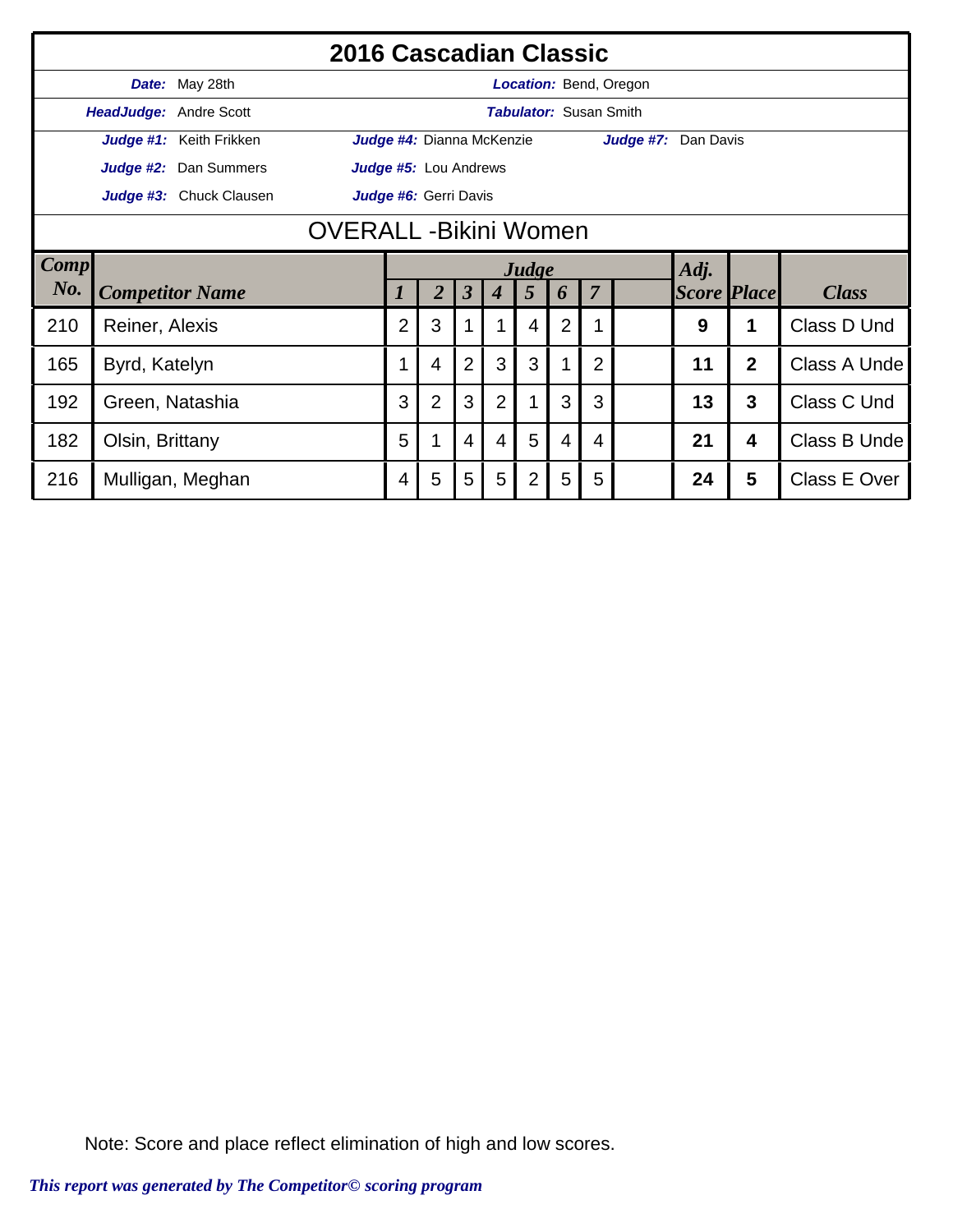|             |                                                  |                               | 2016 Cascadian Classic |   |                           |                      |                |                               |                  |                |                               |                    |              |              |
|-------------|--------------------------------------------------|-------------------------------|------------------------|---|---------------------------|----------------------|----------------|-------------------------------|------------------|----------------|-------------------------------|--------------------|--------------|--------------|
|             |                                                  | Date: May 28th                |                        |   |                           |                      |                |                               |                  |                | <b>Location: Bend, Oregon</b> |                    |              |              |
|             |                                                  | <b>HeadJudge:</b> Andre Scott |                        |   |                           |                      |                | <b>Tabulator: Susan Smith</b> |                  |                |                               |                    |              |              |
|             |                                                  | Judge #1: Keith Frikken       |                        |   | Judge #4: Dianna McKenzie |                      |                |                               |                  |                | Judge #7: Dan Davis           |                    |              |              |
|             |                                                  | Judge #2: Dan Summers         |                        |   | Judge #5: Summers         |                      |                |                               |                  |                |                               |                    |              |              |
|             | Judge #3: Chuck Clausen<br>Judge #6: Gerri Davis |                               |                        |   |                           |                      |                |                               |                  |                |                               |                    |              |              |
|             | <b>OVERALL</b> - Masters Physique Men            |                               |                        |   |                           |                      |                |                               |                  |                |                               |                    |              |              |
| <b>Comp</b> |                                                  |                               |                        |   |                           |                      |                | Judge                         |                  |                |                               | Adi.               |              |              |
| No.         |                                                  | <b>Competitor Name</b>        |                        |   |                           | $\boldsymbol{\beta}$ |                | 5                             | $\boldsymbol{0}$ | $\overline{7}$ |                               | <b>Score Place</b> |              | <b>Class</b> |
| 218         | Adams, Antwan                                    |                               |                        | 1 |                           |                      |                |                               |                  |                |                               |                    |              | Class A Over |
| 228         | Silva, Joey                                      |                               |                        | 2 | 2                         | $\overline{2}$       | $\overline{2}$ | $\overline{2}$                | $\overline{2}$   | $\overline{2}$ |                               | 10                 | $\mathbf{2}$ | Class B Over |